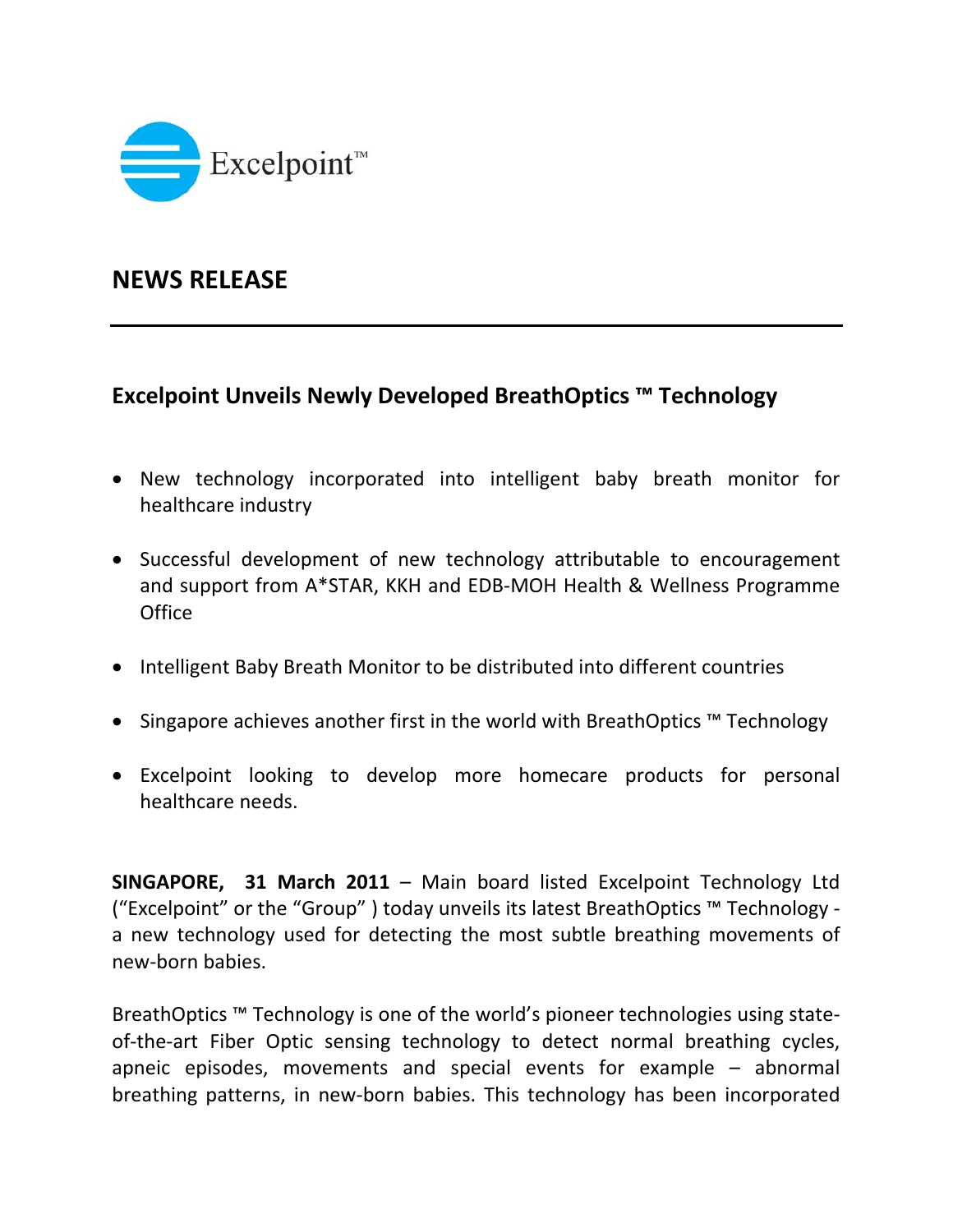into a new device known as "Intelligent Baby Breath Monitor", which assumes the form of an intelligent baby mat.

The development of BreathOptics ™ Technology was made possible through collaboration and support from Singapore's A\*STAR, the Health & Wellness Programme Office (HWPO), a joint office between Singapore's Economic Development Board (EDB), and Ministry of Health (MOH), and KK Women's and Children's Hospital (KKH ).

Commenting on Excelpoint's latest achievement, Mr. Albert Phuay, Chairman and Group CEO said: "We are grateful for the support and encouragement from A\*STAR, HWPO and KKH. The successful development of our BreathOptics ™ Technology is exemplary of how government and private enterprises can partner to develop and incubate world‐class technology."

All new born babies, especially premature babies must learn to breathe independently after leaving their mothers' wombs. Some babies suffer respiratory problems from the first day and it is therefore important to ease their transition from the hospital to the home.

Breath monitoring is a latent need for both newborns and premature babies. The Baby Breath Monitor acts as a "service call" device for babies as they are unable to communicate in a meaningful way to the caregiver about his or her breathing difficulties.

With the newly developed BreathOptics ™ Technology, the intelligent baby mats can also be used at home as a ready device to monitor new‐born babies. It enables caregiver to have peace of mind during the transition period from hospital to home.

The intelligent baby mat has been test-bedded in KKH for a period of six months. Led by the head of the department of Neonatology, Clinical Professor Victor Samuel Rajadurai, 65 babies comprising 21 mature babies and 44 premature infants were tested. Compared with manual testing, the intelligent baby breath monitor has an accuracy of 83%.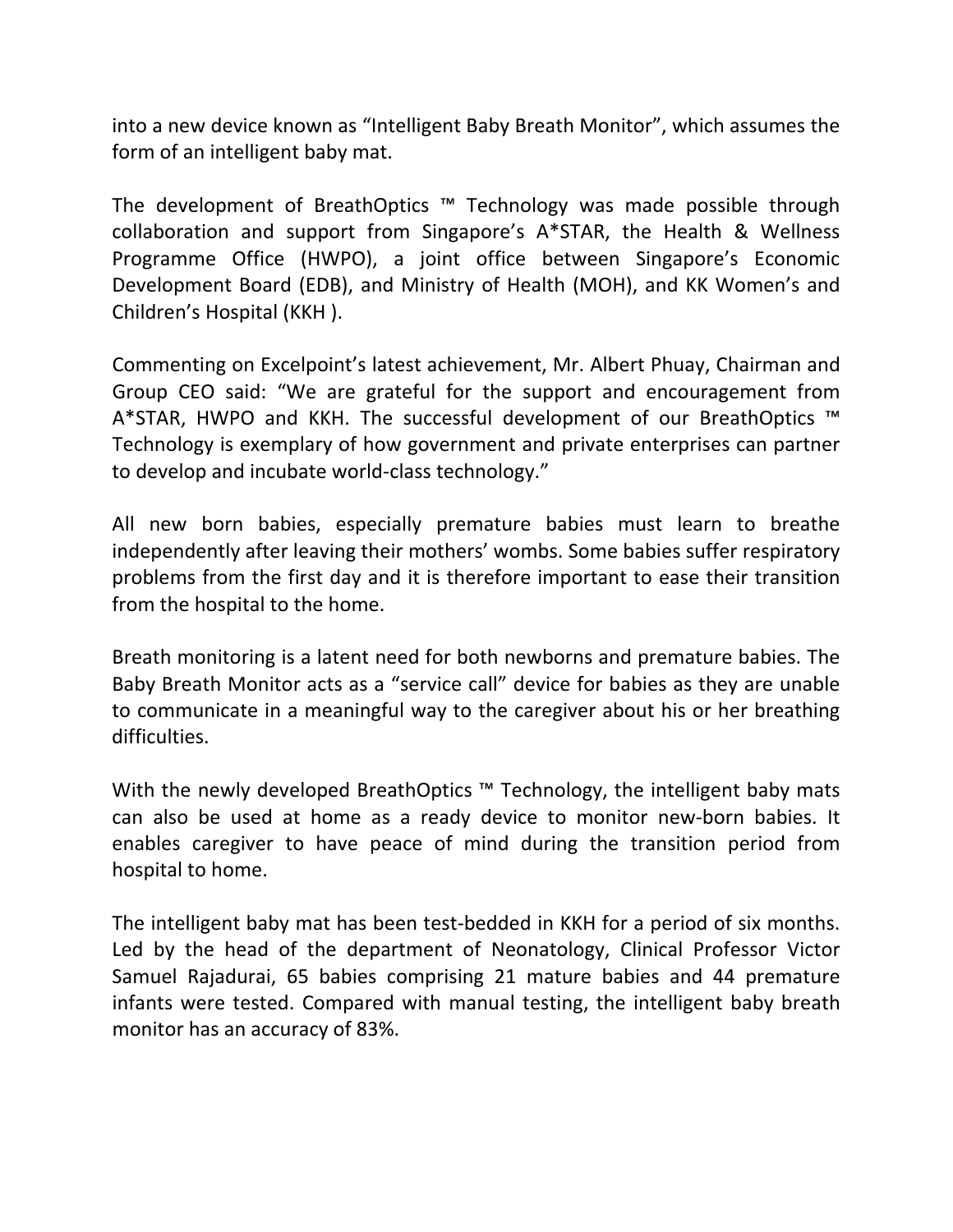Commenting on the results of the tests, Professor Samuel said: "According to the study, the respiratory rates measured non-invasively using the Intelligent Baby Breath Monitor in full-term and pre-term infants registered an accuracy of 83% compared with the manual method."

BreathOptics ™ Technology was developed from the fruits of the Research Collaboration on Fiber Optic sensing technology together with  $A*STAR's I<sup>2</sup>R$  team. Being Singapore's lead government agency dedicated to fostering world‐class scientific research and nurturing public sector research and development in Biomedical Sciences, Physical Sciences & Engineering, A\*STAR has been a strong pillar of support to Excelpoint during the course of the development of this new technology.

The project was facilitated by HWPO, which drives public‐private partnerships to accelerate companies' development of solutions to address unmet healthcare needs in Asia and global markets. Dr Loke Wai Chiong, Programme Director, HWPO said, "The Intelligent Baby Breath Monitor has demonstrated a successful partnership among Excelpoint, A\*STAR and KKH. This goes to show how Singapore offers tremendous value to companies who are looking for strategic partnership opportunities to pilot and develop innovative healthcare solutions to meet the needs of consumers, patients and healthcare providers."

With many Asian countries expressing concerns over declining birth rates, this is an opportune time for devices like the Intelligent Baby Breath Monitor to make its debut. Being a device that can be used at home, it will help to mitigate parents' concerns over the care of their newborns.

The intelligent baby mat will be available to consumers in the second half of this year. Excelpoint is in discussion with various parties to distribute this product under different private labels in various markets.

"We hope to use our research and development capabilities to create many more devices that can be useful to the healthcare industry. Over the last two decades, the rise of technology has been instrumental in the advancement of medical science, for example imaging and robotic surgery. The time has come for us to expand and create solutions for home care as healthcare needs are increasingly